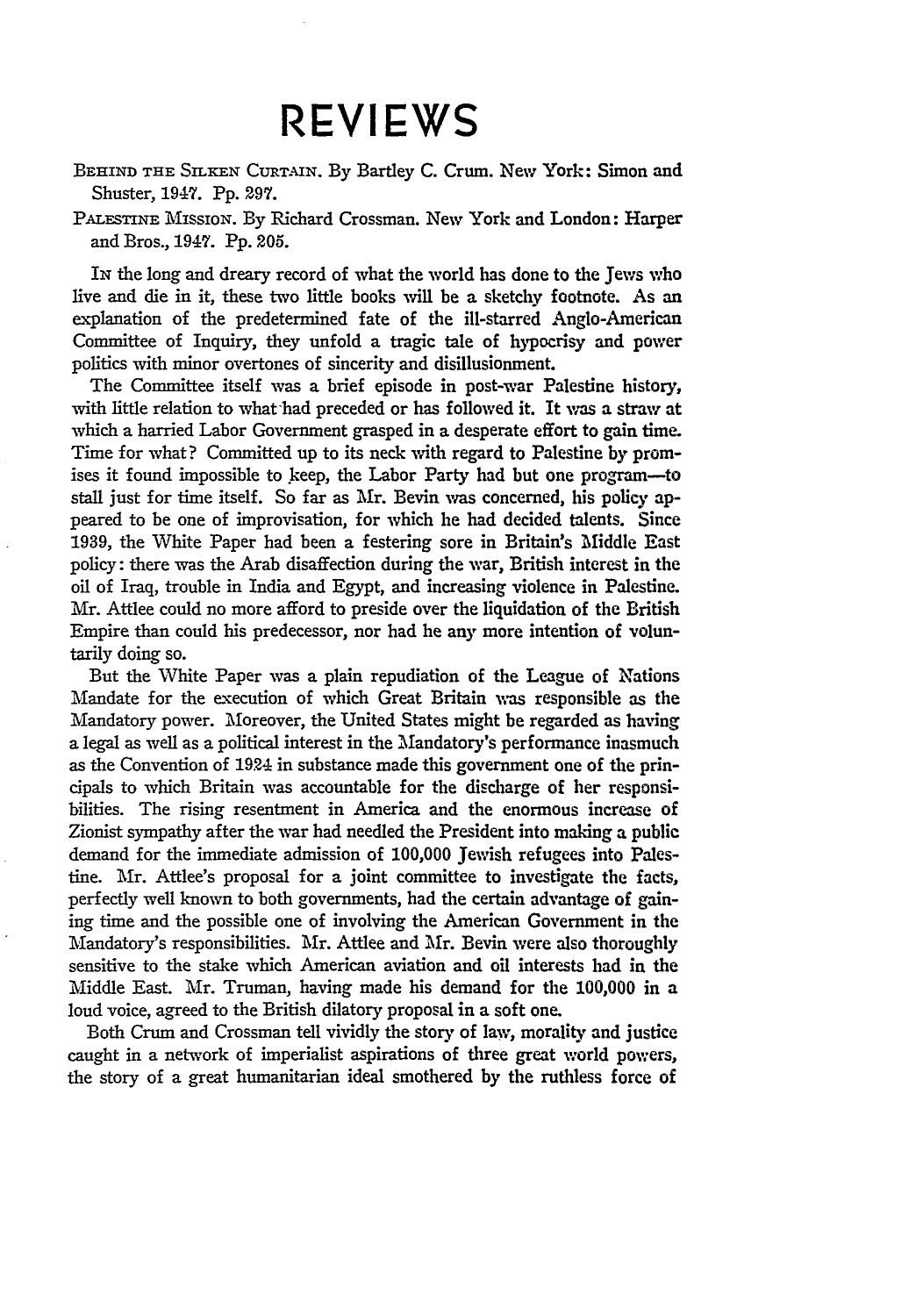dollar diplomacy. Here is the living tale of a dead issue-the issue of justice for Palestine and the thousands of European Jews whose sole passion in what is left of life is to exercise their legal right to go to Palestine. A timid President and perfidious State Department<sup>1</sup> on the one hand, a desperate Foreign Minister with a savagely anti-Jewish Colonial Office on the other, have probably ended forever the chances for a just solution of the problem.

Both books follow the same pattern. They outline in chronological order the Committee hearings in Washington and London, recount experiences of the Committee members in Europe, Cairo, Jerusalem, and finally Lausanne where the report was drafted. Crum's book is definitely pro-Zionist, Crossman's pro-Arabic. In spite of the difference in bias, both believe that the practical solution is partition, a recommendation which the Committee itself would not endorse. Both writers are realistic and see the human problem against its sordid background of politics, oil, and a disintegrating empire, with this difference-it is Crossman's empire that is going to pieces.

From Crum's book one obtains a sharp impression of a conscientious and sincere man striving to think his way through the tangled intrigue and cunning propaganda which has so enveloped Palestine as almost to obscure the real issues concerning that unhappy land. Here also is the acute pain and disappointment which accompanied rejection by two governments of the unanimous recommendations of a group of distinguished citizens of both countries who devoted four months of their lives attempting to solve one of the world's toughest problems. There is something of the same feeling about Crossman's book although, in spite of the Foreign Minister's commitment to do everything in his power to carry out a unanimous report, there were fewer illusions among the British members about the good faith of either government than on the part of the American members of the group.

Crum accepts the water-tight legal and moral case of the Jews and sees through the synthetic opposition of the Arab world. The problem of Palestine, he thinks, has been made unnecessarily complicated. He is convinced that, were it not for the influence of British administrators and the small group of Arab families who act as feudal overloads, Jew and Arab would live and work together in peace. Indeed, despite obstacles created by special interests, they are doing so now. He is confident of the ultimate success of the Jewish experiment in Palestine moderated perhaps by political compromises imposed by other nations. He believes in the formulation of a definite American policy notwithstanding the Committee's failure. Basically this policy must be one of two alternatives: either to support "the forces of reaction who prop up feudalistic regimes in the Arab States" or to back "the progressive

**<sup>1.</sup>** Although Crossman appears to accuse President Roosevelt of talking to the Arabs and Jews out of different sides of his mouth **(pp.** 44-5), Crum attributes the duplicity of American policy to the State Department and appears to have the evidence to support his conclusions **(pp.** 36-41).